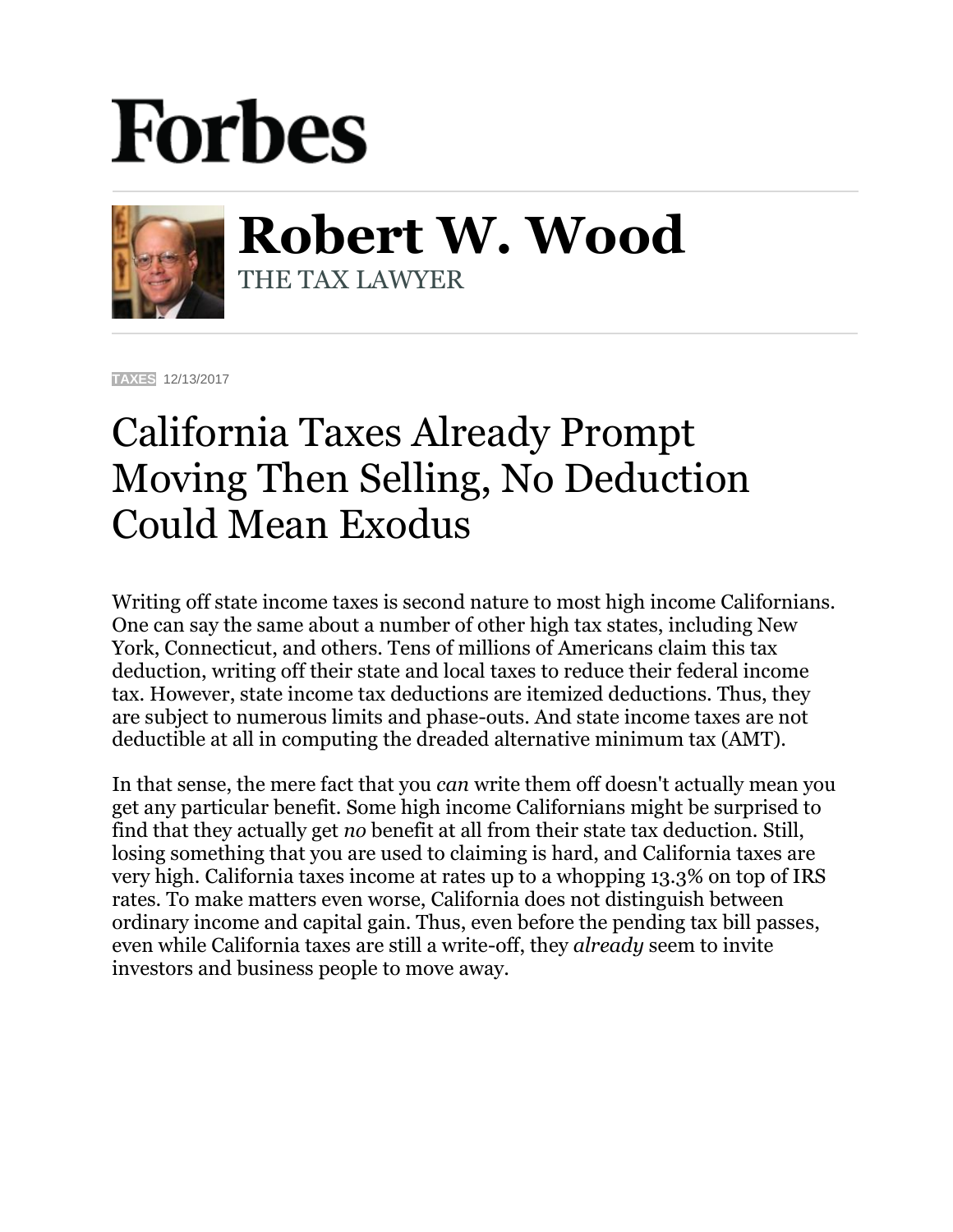

Many people want to make money in California, but to move elsewhere before it is taxed by the Golden State. Year after year, no state has a bigger and more persistent group of would-be tax fugitives than California. Some people worry that the outflow will be much worse under GOP proposals. Both the House and the Senate

tax bills would eliminate the state income tax deduction. To an even greater degree, therefore, some people could rethink where they want to live. Some aggressive taxpayers may try to [skip California taxes without moving](https://www.google.com/url?sa=t&rct=j&q=&esrc=s&source=web&cd=1&cad=rja&uact=8&ved=0ahUKEwjllqLMq4bYAhUEPiYKHUFABuEQFggnMAA&url=https%3A%2F%2Fwww.forbes.com%2Fsites%2Frobertwood%2F2016%2F06%2F13%2Fcan-you-skip-california-taxes-without-moving%2F&usg=AOvVaw17RYMppZaylL7FvU12UgQc) by setting up a new type of trust in Nevada or Delaware. A 'NING' is a Nevada Incomplete Gift Non-Grantor Trust. A 'DING' is its Delaware sibling. There is even a 'WING,' from Wyoming.

Let's say you can't move quite yet, so you wonder if a trust in another state might work. The usual grantor trust you form for estate planning doesn't help, since the grantor must include the income on his own return. An emerging answer for the adventurous is a Nevada or Delaware Incomplete Gift Non-Grantor Trusts. The donor makes an incomplete gift—with strings attached—to the trust, and the trust has an independent trustee in another state. The idea is to keep the grantor involved, but not technically as the owner.

New York State has changed the law to make the grantor taxable no matter what. California's Franchise Tax Board is studying the issue. Some sellers hold significant assets and move states before they sell. A cleaner plan is an outright move, and some of those may happen if the tax bill passes in its current form. It has been true for many years that some Californians flee the state before a major income event. But, many leavers have unrealistic expectations about establishing residency elsewhere, and have a hard time distancing themselves from California.

The burden is on you to show that you are *not* a Californian. You can have only one domicile, and it depends on your intent. Start with where you own a home. If you own several, compare size and value. Where your spouse and children reside counts, as does the location where your children attend school. Days inside and outside the state are important, as is the purpose of your travels. Where do you have bank accounts and belong to social, religious, professional and other organizations? Voter registration, vehicle registration and driver's licenses count. Where you are employed is key. You may be a California resident even if